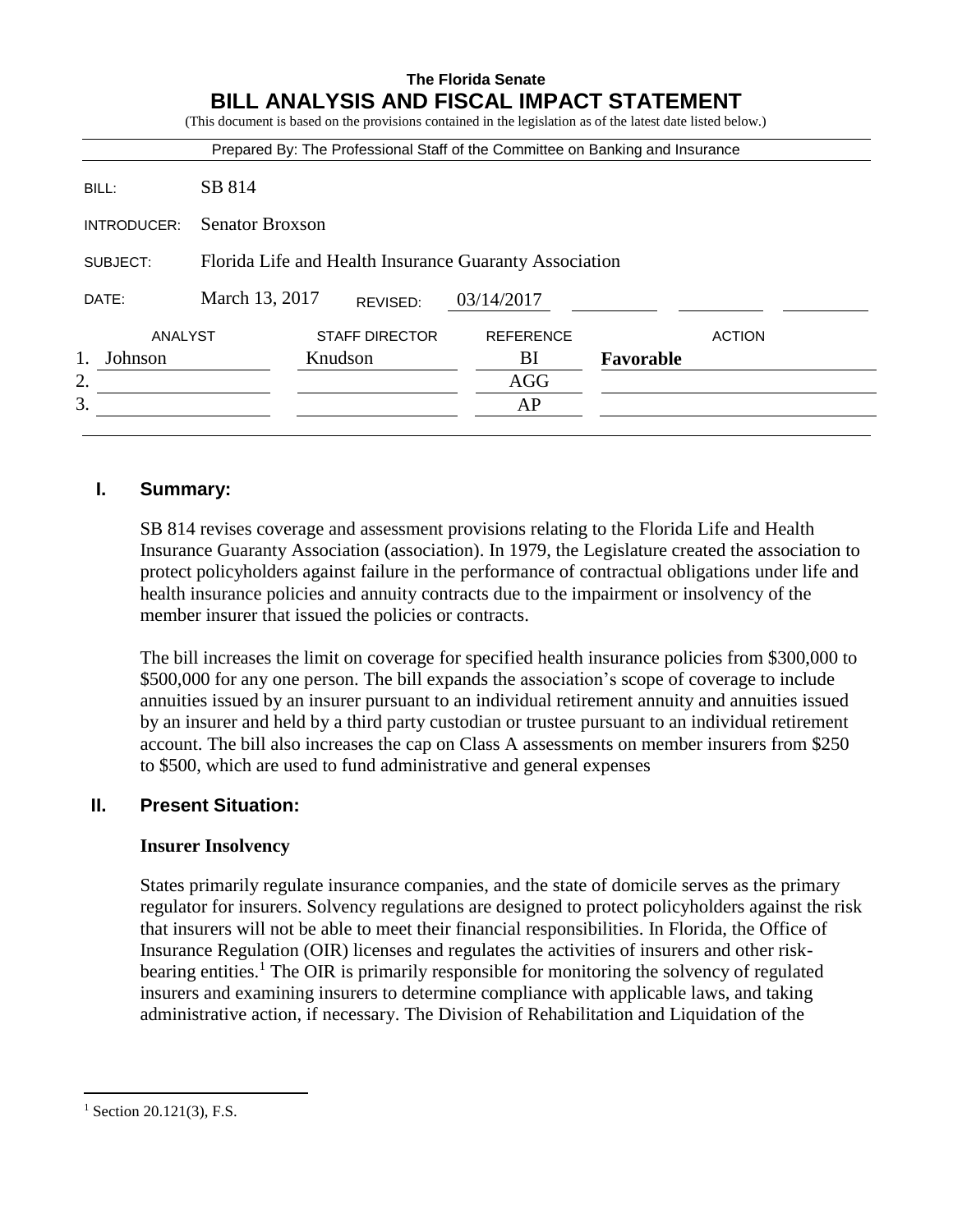Department of Financial Services (DFS) is responsible for rehabilitating or liquidating insurance companies.<sup>2</sup>

Chapter 631, F.S., relating to insurer insolvency and guaranty payment, governs the receivership process for insurance companies in Florida.<sup>3</sup> Federal law specifies that insurance companies cannot file for bankruptcy. Instead, they are either "rehabilitated" or "liquidated" by the state. Florida has five insurance guaranty funds that protect policyholders of liquidated insurers from financial losses and delays in claim payment and settlement, up to limits provided by law.<sup>4</sup> A guaranty association generally is a not-for-profit corporation created by law directed to protect policyholders from financial losses and delays in claim payment and settlement due to the insolvency of an insurance company. A guaranty association accomplishes its mission by assuming responsibility for settling claims and refunding unearned premiums<sup>5</sup> to policyholders. As a condition of transacting business in Florida, all insurers are required to participate in a guaranty association.

# **Florida Life and Health Insurance Guaranty Association**

Part III of ch. 631, F.S., governs the powers and duties of the Florida Life and Health Insurance Guaranty Association (association).<sup>6</sup> All insurers licensed to write life and health insurance policies or annuities (with exceptions) in Florida are required, as a condition of doing business in the state, to be members of the association.<sup>7</sup> The board of directors is composed of nine member insurers. 8

In the event a member insurer is found to be insolvent and is ordered to be liquidated by a court, a receiver takes over the insurer under court supervision and processes the assets and liabilities through liquidation. Upon liquidation, the association automatically becomes liable for the policy obligations that the liquidated insurer owed to its Florida policyholders.<sup>9</sup> The association services the policies, collects premiums and pays valid claims under the policies. The rights of the

 $\overline{a}$ 

<sup>&</sup>lt;sup>2</sup> Typically, insurers are placed into liquidation when the company is insolvent whereas insurers are put into rehabilitation for numerous reasons, one of which is an unsound financial condition. The goal of rehabilitation is to return the insurer to a sound financial condition. The goal of liquidation, however, is to dissolve the insurer. *See* s. 631.051, F.S., for the grounds for rehabilitation and s. 631.061, F.S., for the grounds for liquidation.

<sup>&</sup>lt;sup>3</sup> The Bankruptcy Code expressly provides that "a domestic insurance company" may not be the subject of a federal bankruptcy proceeding. 11 U.S.C. s. 109(b)(2). The exclusion of insurers from the federal bankruptcy court process is consistent with federal policy generally allowing states to regulate the business of insurance. *See* 15 U.S.C. ss. 1011- 1012. <sup>4</sup> The Florida Life and Health Insurance Guaranty Association generally is responsible for claims settlement and premium refunds for health and life insurers who are impaired or insolvent. The Florida Health Maintenance Organization Consumer Assistance Plan assists members of insolvent health maintenance organizations, and the Florida Workers' Compensation Insurance Guaranty Association protects policyholders of insolvent workers' compensation insurers. The Florida Self-Insurers Guaranty Association protects policyholders of insolvent individual self-insured employers for workers' compensation claims. The Florida Insurance Guaranty Association is responsible for paying claims for insolvent insurers for most remaining lines of insurance, including residential and commercial property insurance, automobile insurance, and liability insurance, among others.

<sup>&</sup>lt;sup>5</sup> The term "unearned premium" refers to that portion of a premium that is paid in advance, typically for 6 months or 1 year, and which is still owed on the unexpired portion of the policy.

<sup>6</sup> *Florida Life and Health Insurance Guaranty Association Act*. s. 1, ch. 79-189, Laws of Fla.

<sup>7</sup> Section 631.713(3), F.S.

<sup>8</sup> Section 631.716(1), F.S.

<sup>9</sup> Generally, FLAHIGA covers only policyholders and certificate holders who were Florida residents on the date that a member insurer is declared insolvent and liquidated with some exceptions. (s. 631.713(2), F.S.).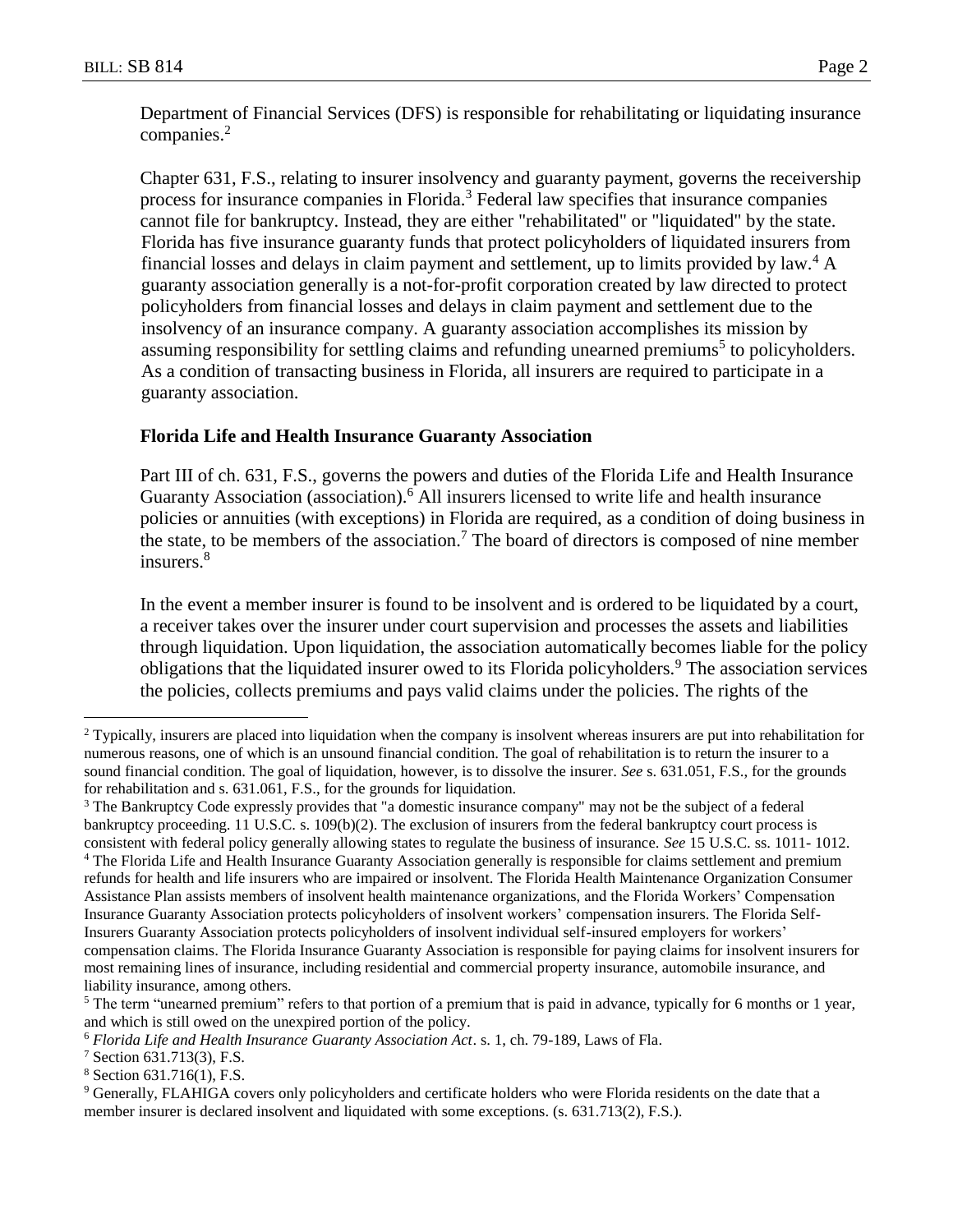association under the policies are those that applied to the insurer prior to liquidation. The association may cancel the policy if the insurer could have done so, but generally, the association continues the policies until the association can transfer or substitute the policies to a new, stable insurer with approval of the OIR.<sup>10</sup>

The National Organization of Life and Health Insurance Guaranty Associations (NOLHGA) is a voluntary association comprised of the life and health insurance guaranty associations of all 50 states and the District of Columbia. The NOLHGA assembles a task force of guaranty association officials to address situations where insurers licensed in multiple states are facing insolvency or are declared insolvent. This task force analyzes the companies' policies, ensures that covered claims are paid, and arranges for the transfer of covered policies to another insurer (when possible). This allows the receiver and potential assuming carriers to deal with a single point of contact and contracting instead of having to engage in multiple discussions, negotiations, and contracts with a variety of different associations. <sup>11</sup> The NOLGHA allocates these expenses<sup>12</sup> to affected guaranty associations for payment.<sup>13</sup>

### *Covered Policies*

Generally, direct life insurance policies, health insurance policies, individual and allocated<sup>14</sup> annuity contracts, and supplemental contracts<sup>15</sup> issued by member insurers are covered. A policy must meet coverage requirements, and association payments are limited for any one person as follows:

- Life Insurance Death Benefit: \$300,000 per insured life.
- Life Insurance Cash Surrender: \$100,000 per insured life.
- Health Insurance Claims: \$300,000 per insured life.
- Annuity Cash Surrender: \$250,000 for deferred annuity contracts per contract owner.
- Annuity in Benefit:  $$300,000$  per contract owner.<sup>16</sup>

In addition, s. 631.713(3), F.S., excludes all of the following from coverage by the association:

- any portion or part of a variable life insurance contract or a variable annuity contract that is not guaranteed by a licensed insurer;
- any portion or part of any policy or contract under which the risk is borne by the policyholder;
- any policy or contract or part thereof assumed by the failed insurer under a contract of reinsurance, unless assumption certificates were issued;
- fraternal benefit society products;
- health maintenance insurance:
- dental service plan insurance;

 $\overline{a}$ 

<sup>15</sup> Section 631.713(1), F.S.

<sup>&</sup>lt;sup>10</sup> See<http://www.flahiga.org/aboutus.cfm> (last viewed Mar. 10, 2017)

<sup>11</sup> See<https://www.nolhga.com/resource/file/costs/Report16.pdf> (last viewed Mar. 12, 2017).

<sup>12</sup><https://www.nolhga.com/aboutnolhga/main.cfm/location/whatisnolhga> (last viewed Mar. 12, 2017).

<sup>&</sup>lt;sup>13</sup> Section 631.721, F.S.

<sup>&</sup>lt;sup>14</sup> Allocated annuity contracts are directly issued to and owned by individuals or annuities that directly guarantee benefits to individuals by the insurer.

<sup>16</sup> Section 631.717(9), F.S., and FLAHIGA, *Frequently Asked Questions*, available a[t http://www.flahiga.org/faq.cfm](http://www.flahiga.org/faq.cfm) (last viewed Mar. 1, 2017).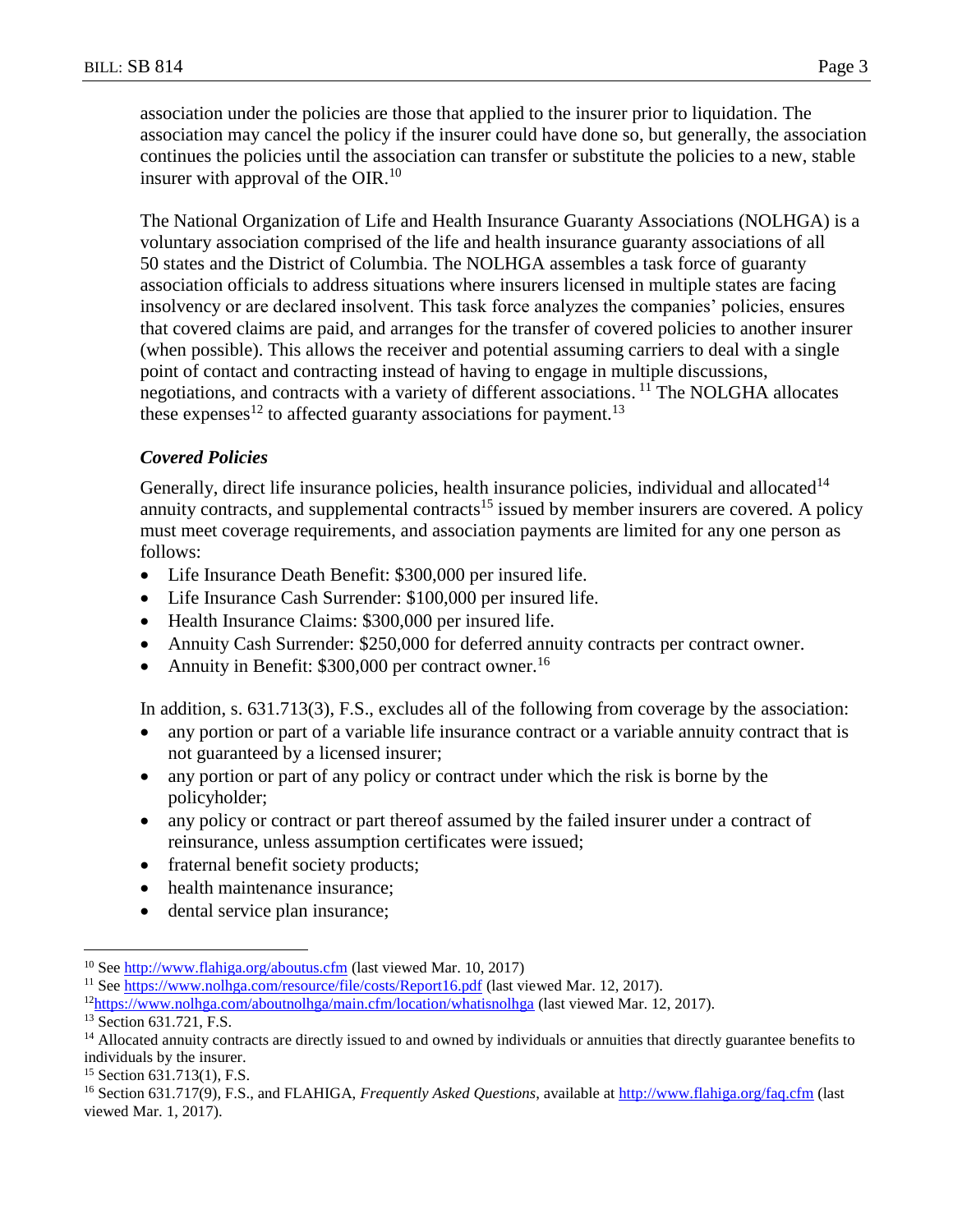- pharmaceutical service plan insurance;
- optometric service plan insurance;
- ambulance service association insurance;
- preneed funeral merchandise or service contract insurance;
- prepaid health clinic insurance;
- certain federal employees group policies;
- any annuity contract or group annuity contract that is not issued to and owned by an individual, except to the extent of any annuity benefits guaranteed directly and not through an intermediary to an individual by an insurer under such contract or certificate.<sup>17</sup>

#### *Assessments*

The association has three operating accounts: health insurance, life insurance, and annuity for purposes of administration and assessments. The association may impose two classes of assessments: Class A for administrative costs and general expenses and Class B to carry out the powers and duties of the association with regard to an impaired or insolvent domestic insurer.<sup>18</sup> Class A assessments may not exceed \$250 per year per member insurer. Class B assessments are calculated based on the premiums collected by each assessed member insurer on policies or contracts covered for each account in proportion to premiums collected by all assessed member insurers for the 3 most recent years. Florida law limits assessments on a member insurer to a maximum of 1 percent of the insurer's premiums written in the state regarding business covered by the account received during the 3 calendar years preceding the year in which the assessment is made, divided by  $3.^{19}$ 

#### **The National Association of Insurance Commissioners**

The National Association of Insurance Commissioners (NAIC) is an association of insurance regulators that coordinates regulation and examination of multistate insurers, provides a forum for addressing major insurance issues, and promotes uniform model laws among the states. In 2017, the NAIC released and updated the Life and Health Insurance Guaranty Association Act.<sup>20</sup> The model act is designed to protect policy owners, insureds, beneficiaries, annuitants, payees and assignees against losses (both in terms of payment of claims and continuation of coverage), which might otherwise occur due to an impairment or insolvency of an insurer. The limit on the Class A non-pro rata assessment is currently \$300. Further, the model provides a maximum liability of \$500,000 for basic hospital medical and surgical insurance or major medical insurance.

 $\overline{a}$ 

<sup>&</sup>lt;sup>17</sup> The association provides coverage for an annuity contract or certificate if the insurer issues an annuity to an individual and guarantees annuity benefits directly to the individual and does not guarantee through an intermediary. Under federal law, annuities of a custodial individual retirement account (IRA) are deemed owned by the individuals and are subject to control of the individuals. [26 United States Code ss. 408(a) and (b).] Currently, the association does not provide coverage of custodial IRA annuities because of the inclusion of "*guaranteed directly and* n*ot through an intermediary*" in the annuity coverage language provided in s. 631.713(3)(l), F.S. See DFS and association correspondence (on file with Banking and Insurance Committee).

 $18$  Section 631.718(2), F.S.

<sup>&</sup>lt;sup>19</sup> Section  $631.718(5)$ (a), F.S.

<sup>&</sup>lt;sup>20</sup> NAIC, Life and Health Insurance Guaranty Association Model Act 520-1 ( $1<sup>st</sup>$  Quarter 2017) available at: <http://www.naic.org/store/free/MDL-520.pdf> (last viewed Feb. 9, 2017).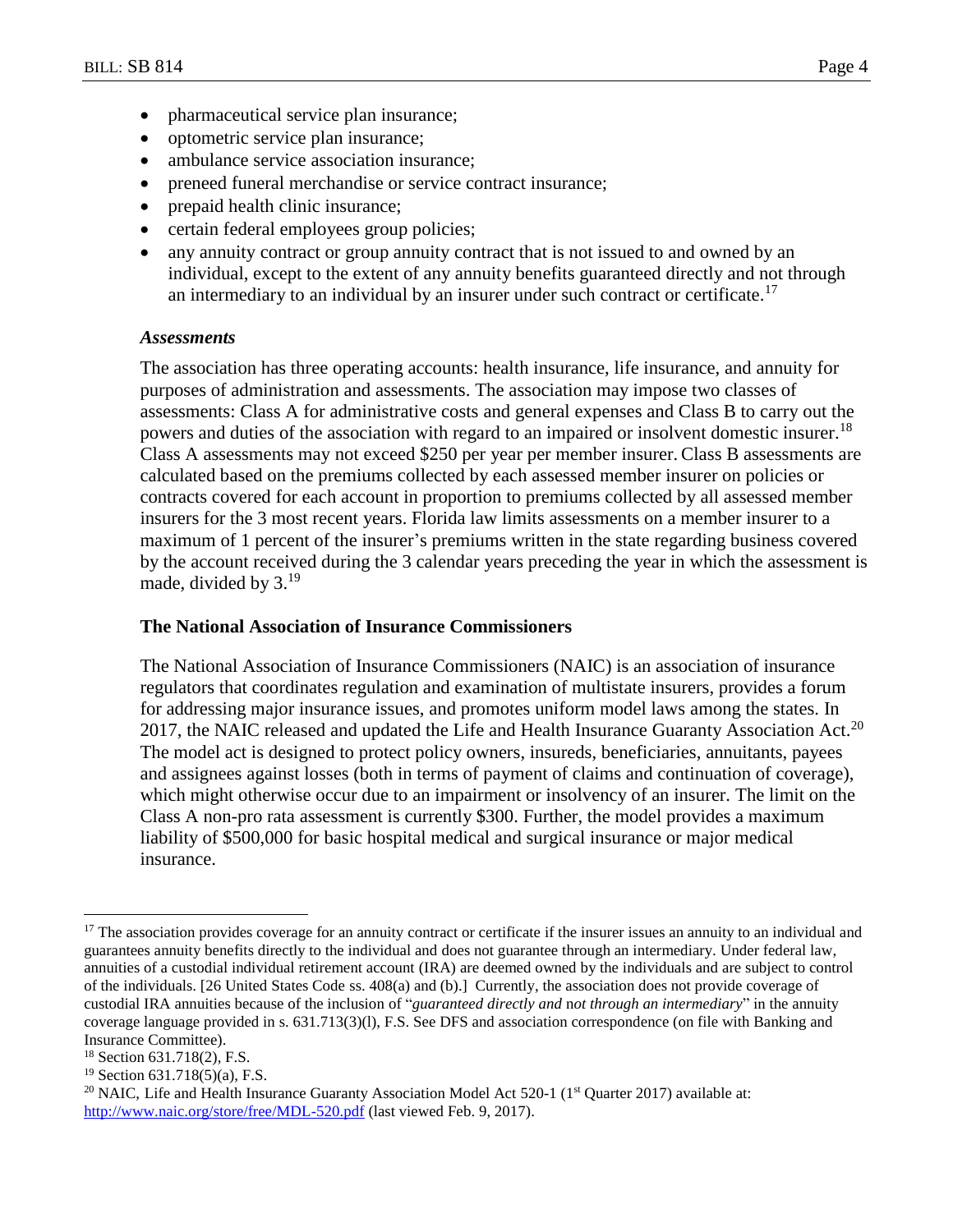# **III. Effect of Proposed Changes:**

**Section 1** revises the types of policies covered by the association. The bill would increase coverage to include annuities issued by an insurer under 26 U.S.C. s. 408(b), relating to individual retirement annuities, and annuities issued by an insurer and held by a custodian or trustee in accordance with the requirements of 26 U.S.C. s. 408 (a), relating to individual retirement accounts.

**Section 2** increases the association's liability for the contractual obligations of an insolvent insurer for basic hospital expense health insurance policies, basic medical-surgical health insurance policies, or major medical expense health insurance policies from \$300,000 to \$500,000 with respect to any one life.

**Section 3** increases the Class A assessment cap from \$250 to \$500 per member insurer in any one calendar year.

**Section 4** provides this act will take effect July 1, 2017.

# **IV. Constitutional Issues:**

A. Municipality/County Mandates Restrictions:

None.

B. Public Records/Open Meetings Issues:

None.

C. Trust Funds Restrictions:

None.

# **V. Fiscal Impact Statement:**

A. Tax/Fee Issues:

None.

B. Private Sector Impact:

The bill increases the association's liability for health insurance benefits from \$300,000 to \$500,000, which will provide greater protections for insureds who exceed the current limit and who are covered by an insolvent insurer. Further, the added coverage of annuities under an individual retirement account (IRA)or individual retirement annuity may provide additional consumer protections to beneficiaries of such annuities in the event of an insolvency.

Member insurers could be subject to additional Class A assessments since the bill increases the limit on the Class A assessments from \$250 to \$500. Further, the increase in